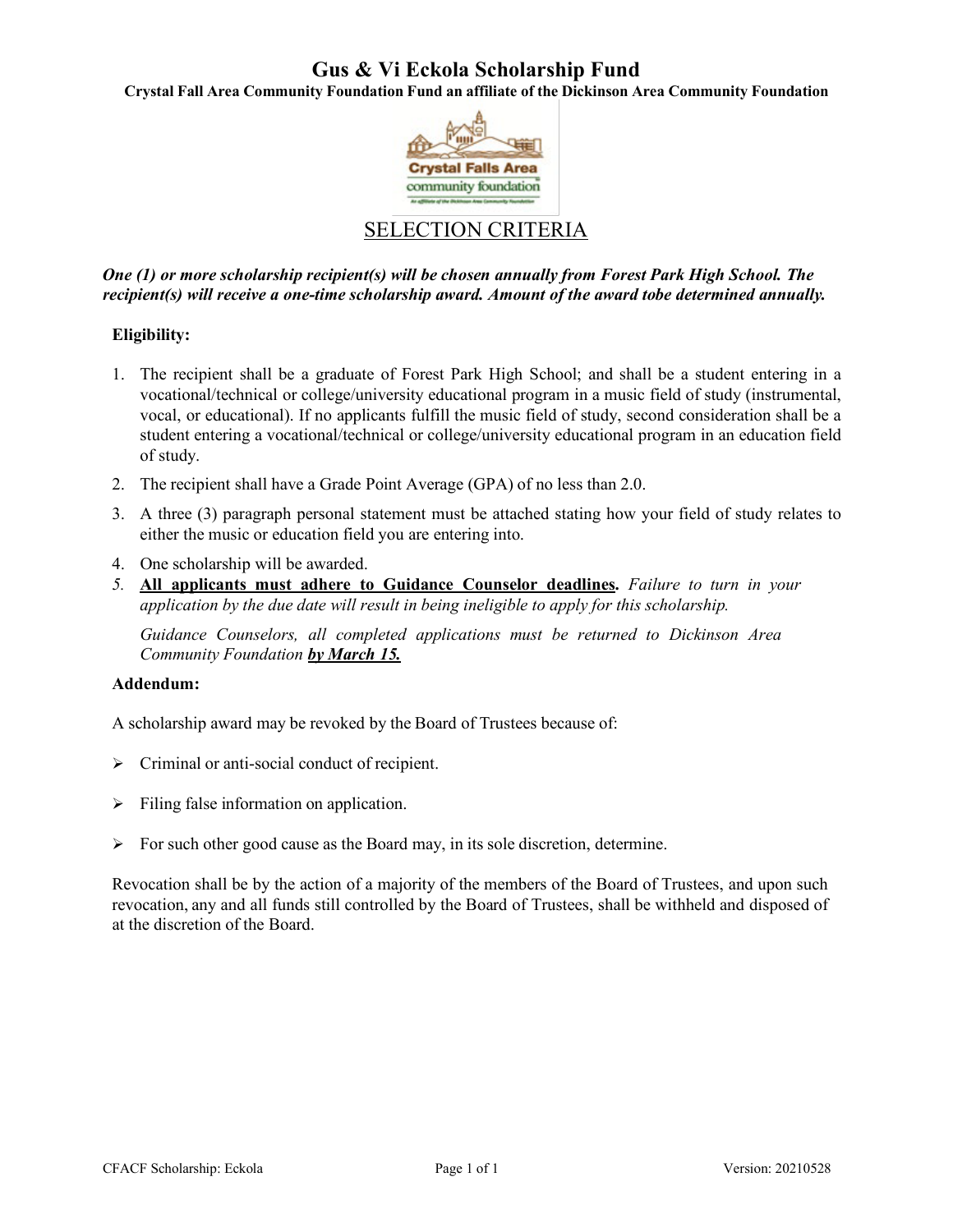

# *Gus & Vi Eckola Scholarship*

**Crystal Falls Area Community Foundation Fund an affiliate of the Dickinson Area Community Foundation**

| Date                                                                                                                                          |                                                                                                                                                                      |  |  |  |  |
|-----------------------------------------------------------------------------------------------------------------------------------------------|----------------------------------------------------------------------------------------------------------------------------------------------------------------------|--|--|--|--|
| <b>Full Name</b>                                                                                                                              |                                                                                                                                                                      |  |  |  |  |
| <b>Street Address</b>                                                                                                                         |                                                                                                                                                                      |  |  |  |  |
| <b>City ST ZIP Code</b>                                                                                                                       |                                                                                                                                                                      |  |  |  |  |
| Home & Cell Phone                                                                                                                             |                                                                                                                                                                      |  |  |  |  |
| <b>GPA</b>                                                                                                                                    |                                                                                                                                                                      |  |  |  |  |
| <b>E-mail (Required)</b>                                                                                                                      |                                                                                                                                                                      |  |  |  |  |
| In what extra-curricular activities did you participate in? (Include both in-school activities and<br>volunteer activities outside of school) |                                                                                                                                                                      |  |  |  |  |
|                                                                                                                                               |                                                                                                                                                                      |  |  |  |  |
| Did you work during the school year? No<br>If yes, how many hours/week?                                                                       |                                                                                                                                                                      |  |  |  |  |
| Name of College or University you plan to attend:                                                                                             |                                                                                                                                                                      |  |  |  |  |
| Have you applied for admission?                                                                                                               |                                                                                                                                                                      |  |  |  |  |
| Have you been accepted?                                                                                                                       |                                                                                                                                                                      |  |  |  |  |
| Intended field of study:                                                                                                                      |                                                                                                                                                                      |  |  |  |  |
| Have you applied for other scholarships?                                                                                                      |                                                                                                                                                                      |  |  |  |  |
| Have you been granted a scholarship? If so, name of scholarship & amount:                                                                     |                                                                                                                                                                      |  |  |  |  |
|                                                                                                                                               |                                                                                                                                                                      |  |  |  |  |
| Please include the following with the application:                                                                                            |                                                                                                                                                                      |  |  |  |  |
| 1.<br>Copy of high school transcripts<br>2.                                                                                                   | A three-paragraph personal statement which includes your comments on how your field of<br>study relates to the music or education field.                             |  |  |  |  |
| <b>Application Deadline</b>                                                                                                                   |                                                                                                                                                                      |  |  |  |  |
|                                                                                                                                               | All applicants must adhere to the Guidance Counselor deadlines. Guidance counselors must<br>forward applications to Dickinson Area Community Foundation by March 15. |  |  |  |  |